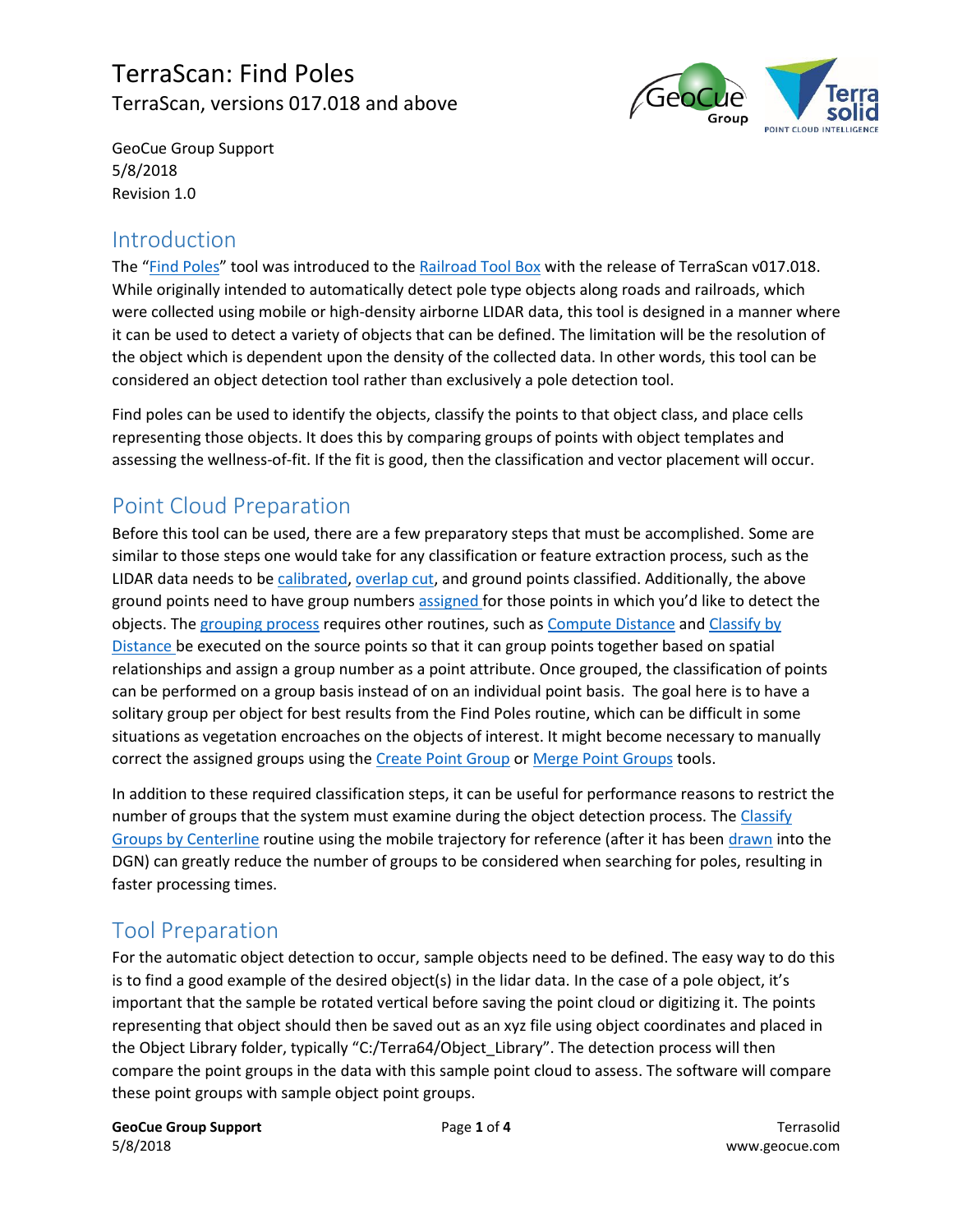

If you wish for vectors to be placed at the locations of these objects, then one must [create](http://www.terrasolid.com/guides/tscan/index.html?setobjectlibrary.php) object templates. One starts by using the same example used to generate the point cloud sample and manually digitizing it using MicroStation tools. The sample vectors are then saved as a cell and added to TerraScan's Object Library [\(Figure 1\)](#page-1-0).

| File              |           |             |                     |  |
|-------------------|-----------|-------------|---------------------|--|
| 躲                 | ® × ಠಿ:ಕ  |             | $\bullet$<br>但<br>C |  |
| $\checkmark$<br>G | Name      | Description | Type<br>А           |  |
| $\circledcirc$    | JakomakiA | JakomakiA   | Graphic             |  |
| Ó                 | JakomakiB | JakomakiB   | Graphic             |  |
| $\circledcirc$    | JakomakiC | JakomakiC   | Graphic             |  |
| Ó                 | PoleA     | PoleA       | Graphic             |  |
| Ø                 | polec     | polec       | Graphic             |  |
| Ó                 | YellowA   | YellowA     | Graphic             |  |
| $\circledcirc$    | YellowB   | YellowB     | Graphic             |  |
| ନ                 | YellowC   | YellowC     | Graphic             |  |
| া                 | YellowD   | YellowD     | Graphic             |  |
|                   |           |             |                     |  |

<span id="page-1-0"></span>*Figure 1: Cell Library containing cells representing street lights pole types. The one selected is a light pole with a single arm.*

## Detection

The first step in using the Find Poles tool is to activate the desired object template(s) in the Object Library section of the TerraScan [Settings](http://www.terrasolid.com/guides/tscan/index.html?toolsettings.php) so that the tool knows which objects to seek out [\(Figure 2\)](#page-1-1). This simplifies the tool interface and allows many object templates to be examined at the same time. To place the cell representing the object be sure to attach the cell library in the Cell Library window of the current MicroStation session.



*Figure 2: Select the cells that you wish to detect and place*

<span id="page-1-1"></span>Depending on the object definition, one may select an alignment element (i.e. the drawn trajectory) prior to running Find Poles, to assist in the detection of objects whose orientation is perpendicular to that element. For example, a street light that has a single arm which is always extended toward the road. This will speed up the detection process because it limits the number of orientation checks to be done per object.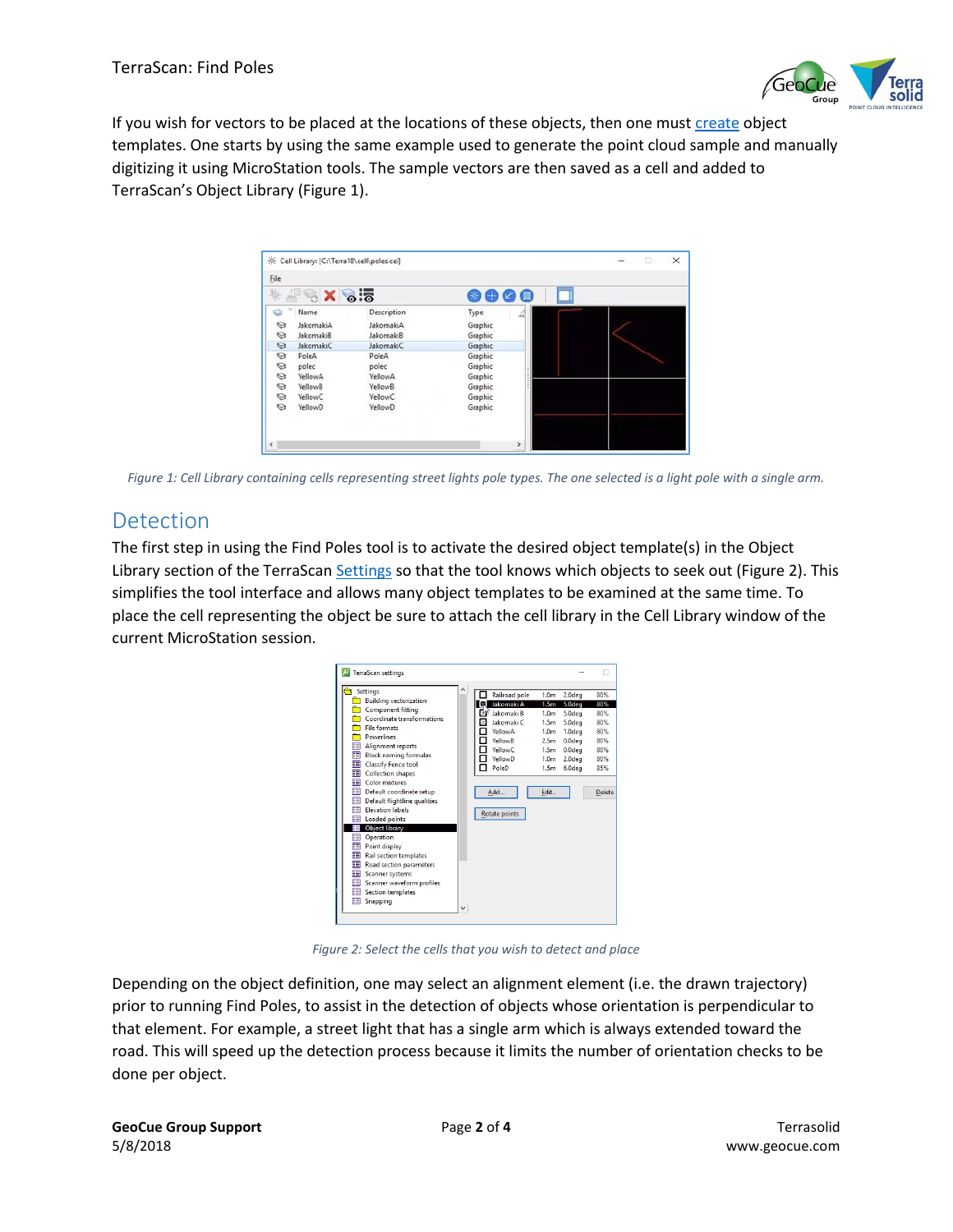

The tool's **tolerance** parameter is important [\(Figure 3\)](#page-2-0), as it defines how tight a point group must fit the template. This can be set to allow for some variance between the template and the group being assessed. For dense mobile data, a value of 0.1m is recommended. The lower the value, the better the results and the longer processing time. A larger value is more suitable for less dense data, but can also result in the detection of false positives.

| Groups with:             | Majority of points              |     |   |  |
|--------------------------|---------------------------------|-----|---|--|
|                          | From class: 5 - High vegetation |     | > |  |
| Ground class: 2 - Ground |                                 |     | > |  |
| Inside fence:            | Not used                        |     |   |  |
| Tolerance:               | 0.100                           | m   |   |  |
| Rotation:                | From selected vectors           |     |   |  |
| Angle tolerance:         | 10.0                            | deg |   |  |
| Clip view:               | View 3                          |     |   |  |

*Figure 3: Find Poles dialog*

<span id="page-2-0"></span>The **Rotation** parameter is also important [\(Figure 3\)](#page-2-0) if an alignment element is used, allowing for free rotation, or to restrict the rotation to within an angular tolerance of the alignment element.

The Find Pole tool works best when detecting objects, such as poles, along road or rail tracks that have been driven during the data collection. In doing so, all scanners of a system should see a pole from the same side. Thus, most of the points are on the sides of the pole facing towards the road. Poles on side roads/rail tracks, or on bridges away from the data collection path are then not detected automatically as they will not fit the sample point clouds.

#### Results

After running the tool, the groups that represent the objects will be classified and a vector will be placed based on the object template [\(Figure 4\)](#page-3-0). The vector is fit to each group in height, and rotated around the vertical axis to best match the point cloud. There is currently no adjustment of any of the components of the cell. For example, if the pole is leaning, the vertical structure is not rotated about a lateral axis to better fit the point cloud, nor would an arm on the pole be rotated to fit an arm that hangs on a different angle than the sample.